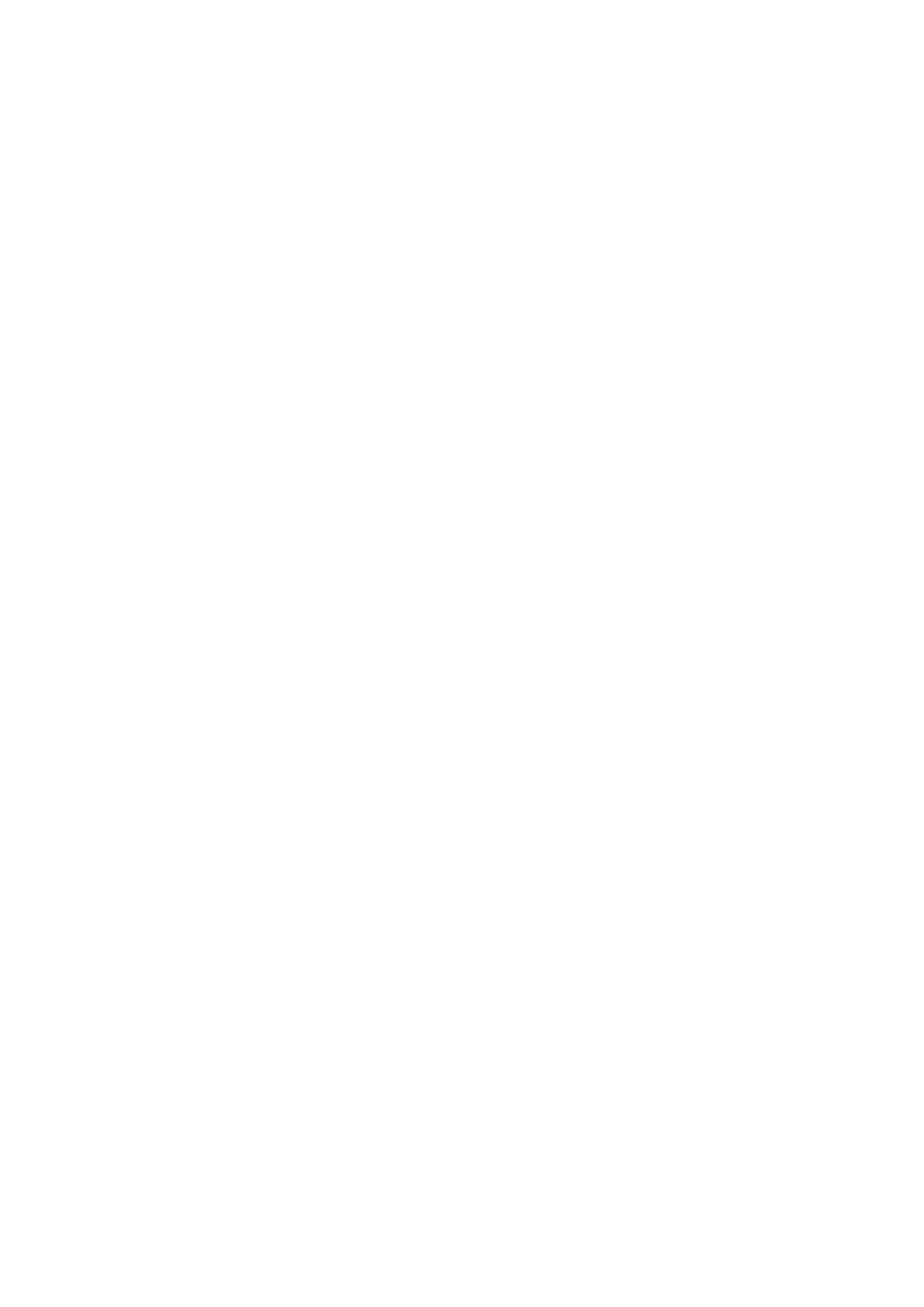- **1.** The Contractor will carry out and complete the following work(s) using reasonable skill and care at either the address of the customer or at the works location address. The customer must, at all reasonable times or as agreed, allow access to the work area, until either a works completion certificate is issued or the works are terminated in accordance with clause 19 or 20.
- **2.** The documents that identify, describe, detail or design this work and on which this price is exclusively based, are all listed in the contractor's offer. The Contractor accepts no responsibility for any drawing, design or specification etc., not prepared by him.
- **3.** The Contractor / Customer (*Defaults to the Contractor if un-amended*) is responsible for getting any necessary Local Authority approvals, liaising with supply / statutory authorities, arranging inspections and testing, organising and paying all fees, charges or disbursements not identified in clause 2 of this agreement. It is the customer's sole responsibility to notify any third parties who may have an interest in the property.
- **4.** The work will be undertaken as expeditiously as possible. Working Hours (unless otherwise agreed beforehand) will be Monday to Friday, 8.00 am to 5.00 p.m. Work not previously priced will first be charged at Daywork rates (see Clause 14). 'Out of hors' work will incur additional premium charges at the following rates: Weekends and nights, at the standard Daywork rates (i.e. double time applies), Bank holidays, Easter (4 days), Christmas (23rd December to 3rd January), Double Daywork Rates (i.e. Triple time applies).
- **5.** The price of this contract is detailed in the contractor's Quotation (attached hereto), and is subject to these terms and conditions. If for any reason there is no quoted price, then the Contractor shall be entitled to a reasonable sum based on the Daywork rates mentioned above.

### **6. TERMS OF PAYMENT**

- **(a)** The contract price excludes V.A.T. which will be added to the bill, at the rate prevailing, at the time of invoice.
- **(b)** This price does not include for any item not specifically identified in the contractor's quotation, or that could not reasonably be inferred as being necessary to complete the works.
- **(c)** The customer is aware that the final bill may change from the contract price (see Clauses 4, 13 and 14).
- **(d)** A deposit of one quarter (25%) of the contract price is required with order. This is refundable if the customer exerts his/her rights under **clause 8**, of the agreement (see The Cancellation of Contracts).
- **(e)** For works where completion is expected within four consecutive weeks, the final balance will become due seven (7) days following the dispatch date of the invoice.
- **(f)** Invoices for works exceeding four consecutive weeks, will be issued on a four weekly basis and become due seven (7) days following the dispatch date of the invoice.

### **7. Recovery of Overdue Amounts**

 The customer will pay interest and compensation on any overdue amount at the level and rate set by The Late Payment of Commercial Debts (Interest) Act but with a 50% discount.

### **8. Right to Cancel (The Cancellation of Contracts made in a Consumer's Home or Place of Work etc. Regulations 2008).**

- **(a)** The customer has the statutory right to cancel this agreement within 7 days of signing the contract. He will not then be charged for any goods, services or credit agreements entered into that relate to this contract. The cancellation must be in writing and comply with this clause.
- **(b)** The contractor is not required to perform the contract until the 7 day 'cooling-off' period has passed, except when the customer issues an instruction in accordance with the **'Instruction to start work during the Right to Cancel Period'** as the form attached – Schedule 1.
- **(c)** The customer may use the **'Cancellation form'** Schedule 2, to cancel the contract any time within the 7-day period. If he chooses not to, then his cancellation notice must quote the contract reference number that appears at the head of this agreement and be sent to the person identified on page one.
- **(d)** The notice of cancellation must be delivered by hand, posted by first class post, or emailed. There are no obligations to ensure that it is received. The contractor asks the customer, should he wish to cancel, to telephone the contractor to confirm his intentions.
- **(e)** If the customer cancels this contract during the cooling-off period, then save for where the form Schedule 1 has been employed, the contractor will refund any money paid in connection with the contract. Where cancellation occurs within the 7 day period but after form Schedule 1 has been employed, the refund will be in accordance with clause 20 (f).
- **(f)** The customer will pay, to the date of cancellation, all costs of goods and services delivered and/or rendered to that date. The contractor may, at his sole discretion, refund the customer the contractor's purchase cost of recovered stock. All costs to be calculated by reference to Clause 14 **Daywork**. The contractor agrees to act in 'good faith' during the period following the cancellation.
- **(g)** Cancellation of this contract, under this clause, will also cancel any related credit agreement.
- **9. PROPERTY INSURANCE:** The customer will advise his own building and contents insurer of the nature and extent of the works and any supplementary details the insurer or any third party may require.
- **10.** The customer is responsible for liaising with local residents or the general public who may be affected by the works. The contractor will co-operate with all agencies and local authorities acting at the Customer's request.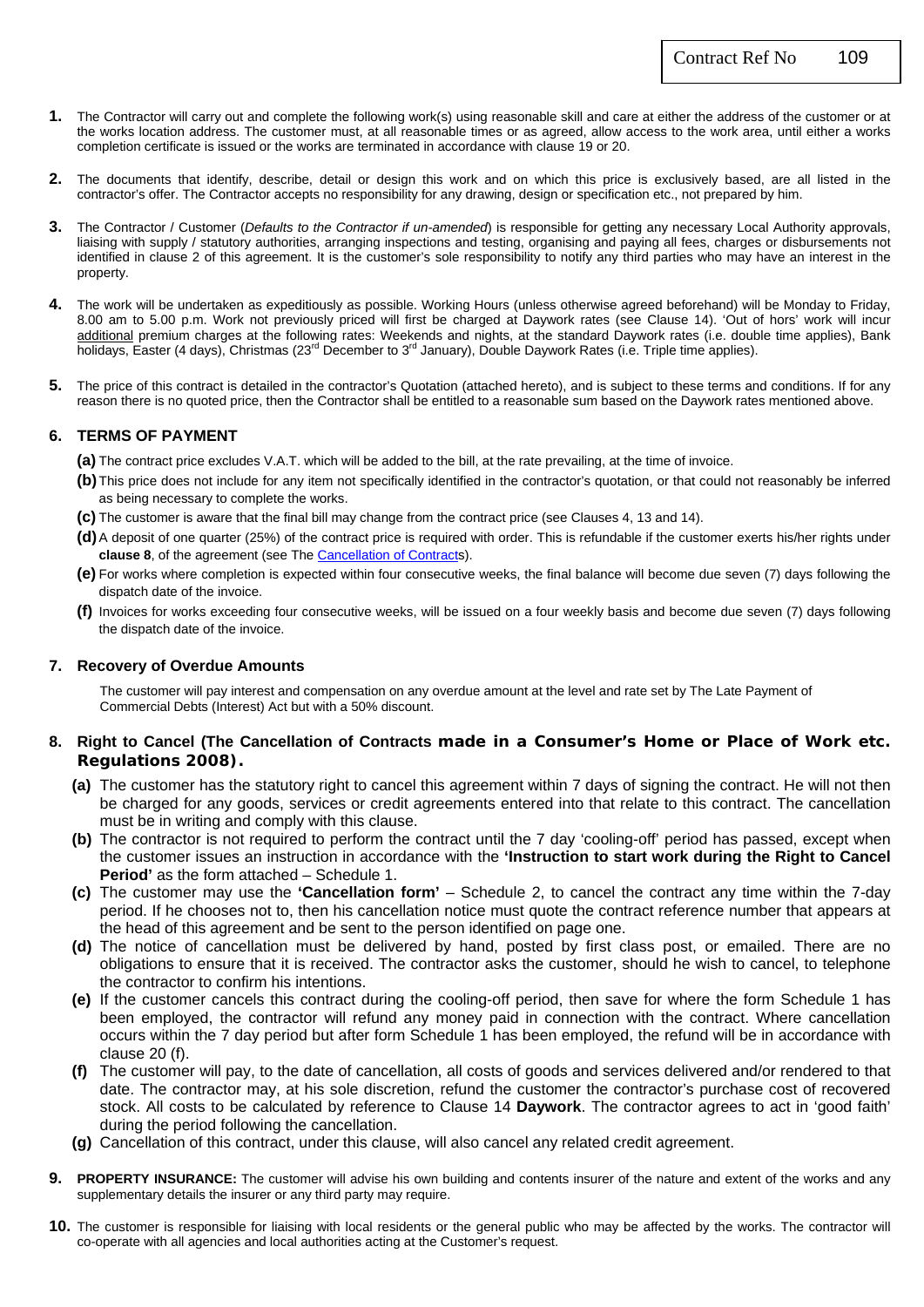- **11.** It is the customer's responsibility to remove and / or protect all furniture, fixtures and fittings likely to be affected by the contractor's work. The customer will ensure that no item, goods or materials of value, either sentimental or financial, are left on the premises during the period of the works. The customer must appreciate that dust, vibration and noise will accompany the works.
- **12.** The customer will provide the necessary facilities of power, water and toilets, with sufficient space to allow the contractor to economically perform both his work and the resultant employee cleaning operations. The Contractor may make alternative toilet arrangements at his sole discretion.
- **13. CHANGES**. The contractor will undertake all reasonable changes to the work but shall not be obliged to do so without written confirmation of the changes being first provided by the customer. The contractor is entitled to make a reasonable charge for the direct (visible) and indirect (consequential) cost of any change. Changes will be valued in accordance clause 14 of this agreement.
- **14.** Daywork Payment for works not included in the contract price will either be:-
	- By agreement i.e. priced and agreed before works start or,
	- Measured, valued and paid on a Daywork basis. Rates will be applied to all hours committed in the delivery of the additional works and shall be those current at the time that the work is undertaken. They shall comprise the following. The prime cost of such work as defined by the 'Definition of Prime Cost of Daywork carried out under an Electrical Contract' issued by the Royal Institution of Chartered Surveyors (R.I.C.S) and The Electrical Contractors' Association (3<sup>rd</sup> Edition) with percentage additions as set out in our offer or if the documentation is silent, then at the following additional rates: Labour + 95%, Materials and Goods + 25%, Plant (tools and equipment) at invoice cost or market hire rates including delivery and collection; all + 15%. For the avoidance of doubt travelling time will be charged.
- **15.** The contractor will take full responsibility for the work, including any work carried out by his subcontractors. The laying of cables and conduits is by the shortest practicable route. The contractor will put right, at his own expense, any loss or damage caused either by himself or his subcontractors, however whilst reasonable care will be taken, the price does not include for incidental redecoration or other works consequent upon the proper execution of the work. The contractor will also insure against any loss or damage to the work or materials under a contractor's 'all-risks' policy. The contractor will, on request, give the customer appropriate evidence of all such insurances.
- **16.** The Contractor will meet legal insurance requirements for the Contractor's employees; and will provide suitable cover against injury to third parties or damage to third party property under a policy of public liability insurance, to a maximum value of £1 million. The Contractor's contribution (if any) to any losses, claims or counterclaims suffered or made by third parties, is capped at a maximum value of £1 million, unless otherwise agreed in writing between the Contractor and the Customer.
- **17.** The Contractor shall own any rubbish or waste that naturally arises from undertaking the works. The Contractor will ensure that the site is left clean and tidy at the end of every working day and will leave the site, at completion, in a fit and proper state of readiness, in expectation of the customer's reasonable requirements. The Contractor is responsible for the removal of such waste. The contractor owns any skips, rubbish bins or disposal equipment placed on site for his purposes.
- **18.** The Contractor is responsible for maintaining safety on the site, in accordance with legal requirements.
- **19.** The Customer may end the contract by written notice to the Contractor if the Contractor:
	- 19.1 fails, without reasonable cause, to carry out and/or complete the work with reasonable skill, care and progress; or
	- 19.2 fails, without reasonable cause, to follow the customer's instructions, for 14 days after receiving a first written notice from the Customer specifying the failure; or
	- 19.3 goes into bankruptcy, administration, C.V.A .or liquidation.

In any of such cases, the Contractor must stop working, and another contractor may be employed to complete the agreed works. All unfixed material must be returned, by an appropriate means, to the original contractor. The cost of termination, repatriating materials and employing a new bone fide contractor, to complete the works, will be deducted from any amount due to be paid to the contractor.

- **20.** The Contractor may end the contract by written notice to the Customer if the customer:
	- 20.1 delays the work for 4 weeks or longer without reasonable cause, except by previous agreement; or
	- 20.2 does not make the agreed stage payments for work that has been completed to the Customer's satisfaction for 14 days after receiving a written notice that the payment period is overdue; or
	- goes into bankruptcy  $20.3$

In any such case the Customer must pay for the work already carried out, as well as for goods and materials legitimately purchased for the work (whether left at the place of work or not). The contractor may credit, at his sole discretion, the value of any unused materials.

- **21. The Certification of Work.** Work executed exclusively under this agreement will be certified in accordance with statutory requirements; certificates will be issued within fourteen (14) days of completion.
- **22. Customer Satisfaction.** The contractor will follow the ECA Code of Fair Trading. The customer will inform the contractor of any defects, deficiencies or disputes within seven days of the completion of the works and will permit the contractor, in the first instance, to use his best endeavours to resolve any problems. The ECA complaints service is available thereafter, from the Electrical Contractors' Association. Where the ECA Works Completion Certificate is issued, the works are guaranteed in accordance with the ECA Guarantee of Works scheme, details of which are available on http://www.eca.co.uk/
- 23. The Law of England and Wales shall apply to this agreement. The parties to this agreement do not intend that any of its provisions shall be enforceable by any person by virtue of the Contracts (Rights of Third Parties) Act 1999. Any written notice mentioned above shall only be effective when sent by first-class post to, or delivered at, the last known address of the party to whom it is addressed, or when handed personally to that party.